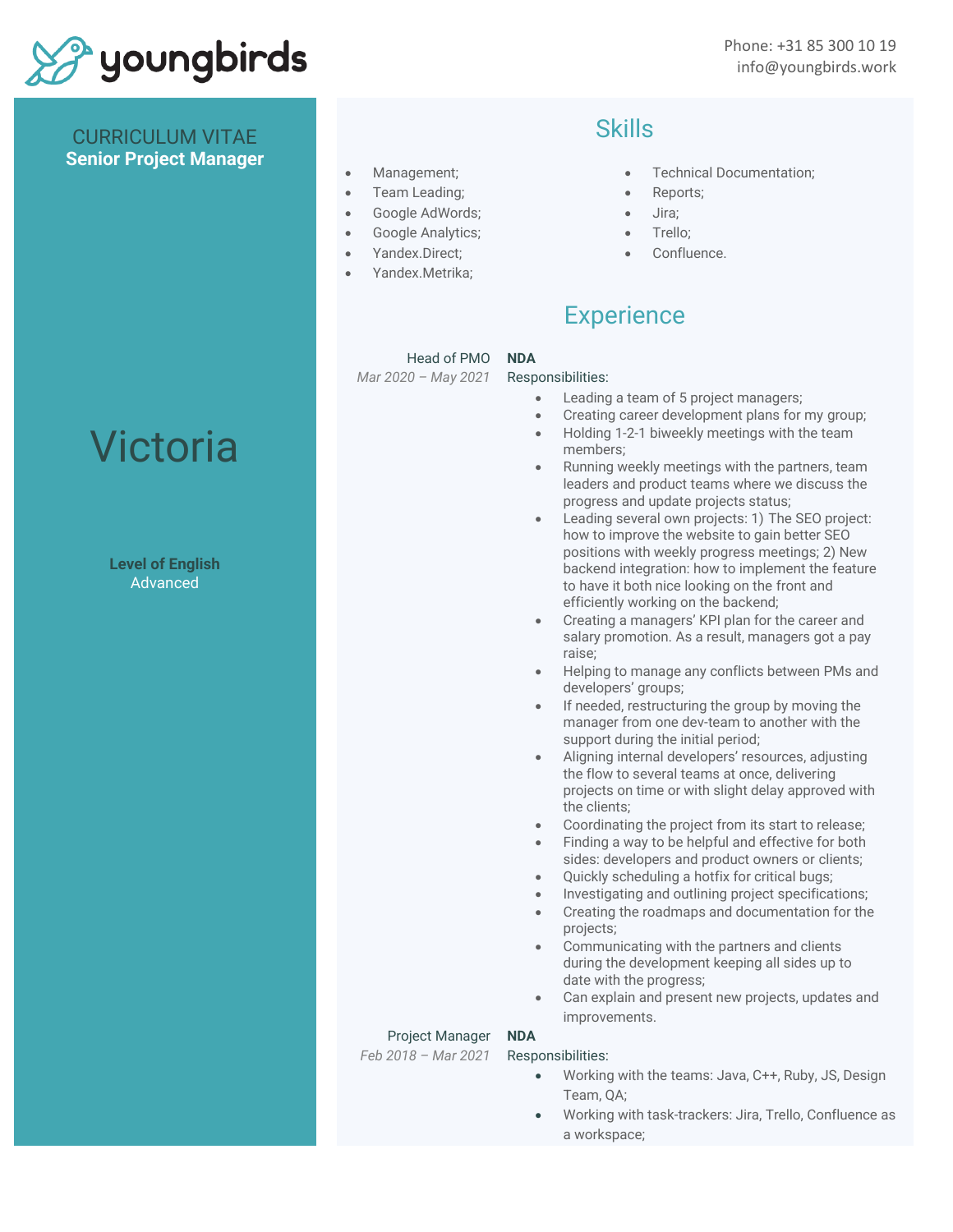# <sup>2</sup> youngbirds

- Scheduling and planning based on Product Team requirements from the UK;
- Working with documentation, scopes and plans written in English;
- Working with different projects:

### **1) Betting Platform**

The project was fully developed by the internal team for the onward sale.

- Handling functionality requirements from product manager;
- Managing further analytics and tuning for developers;
- Scheduling developers' sprints and planning release dates;
- Working on project demos;
- Processing feedback, requirements, updates and supplement, ongoing plan adjustment;
- Production Release:
- 40 000 active users were migrated from one platform to the new one safely: transaction history, account details, payment balances were retained and ready for immediate use;
- Preservation of all functionality after migration: betting, data continuous update, regular trading by traders team via admin tool;
- Functional support, load monitoring and prompt actions right after the release.
- Next Phase planning: UI improvements, performance updates, overload monitoring and fixing, production analytics after the launch.
- **2) Payment Sevice Providers Integration and Support**
	- Integrating new providers;
	- Supporting ongoing payment methods: regular releases with improvements and fixes;
	- Refactoring old system: moving from XML to JSON method.

### **3) Partners' websites support**

- Preparing regular technical updates releases;
- Supporting partner via Zendesk and Jira;
- Working on new casino providers integrations;
- Refactoring websites and migration to the new backend.

### **4) Themed widgets launch**

As an example, we released the 2018 World Cup Widget which allowed betting promptly on the ongoing football games from the main page.

- Coordinating internal developers' resources, to get through to developers, adjust the flow to several teams at once;
- Scheduling the process for multiple teams and ensuring projects delivering on time;
- Fixing critical bugs rapidly in production;
- Analyzing and drafting requirements;